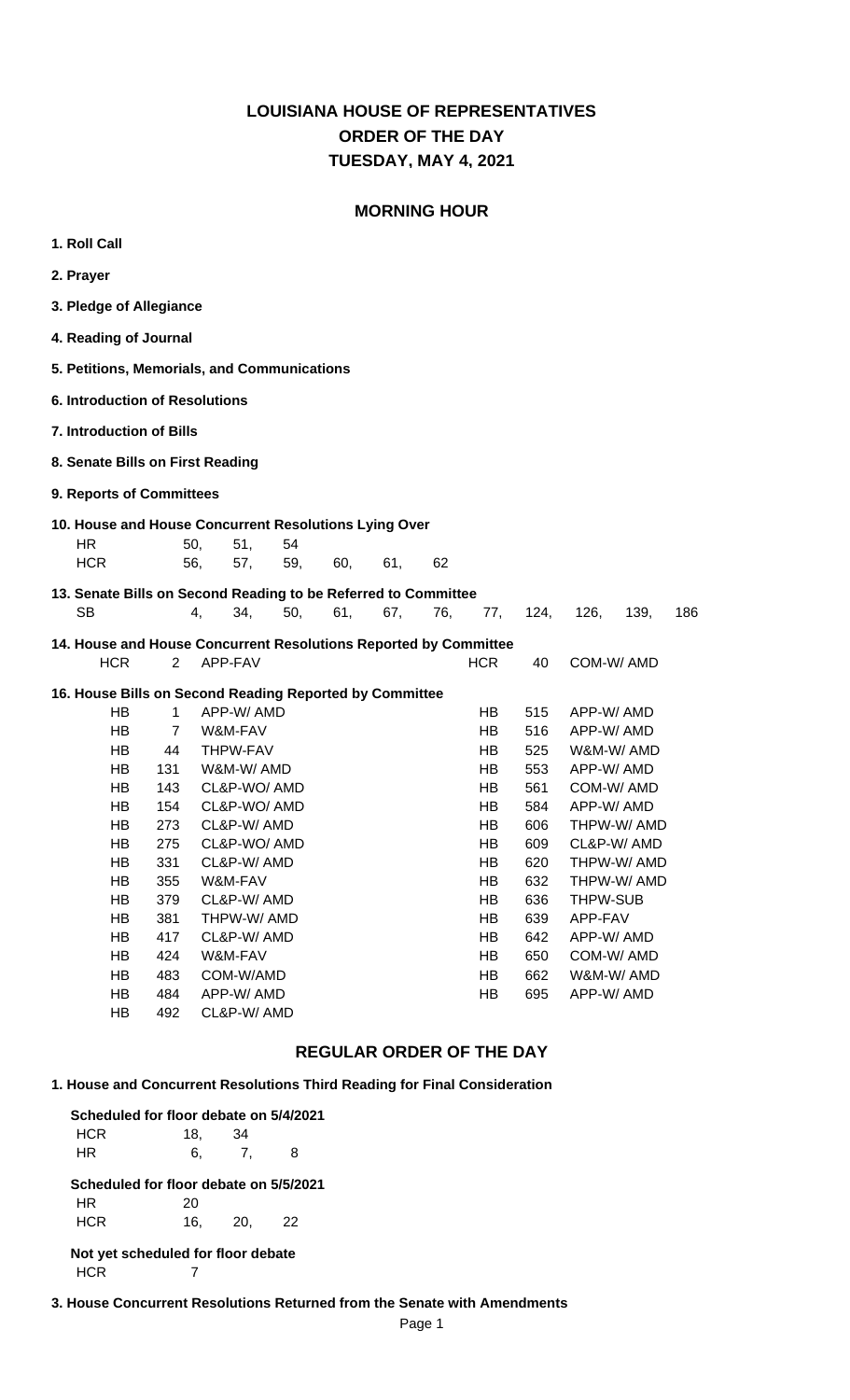**Scheduled for concurrence on 5/4/2021** HCR 43

### **5. House Bills on Third Reading and Final Passage**

|    | Scheduled for floor debate on 5/4/2021 |      |      |      |      |      |      |      |      |      |      |      |
|----|----------------------------------------|------|------|------|------|------|------|------|------|------|------|------|
| HB | 20.                                    | 73.  | 77,  | 86,  | 168, | 232, | 243, | 270, | 285, | 378. | 422. | 560. |
|    | 570.                                   | 577  |      |      |      |      |      |      |      |      |      |      |
| HВ | 48.                                    | 50,  | 118. | 124. | 148. | 156, | 170. | 174. | 176, | 187, | 204. | 211, |
|    | 240.                                   | 244. | 246, | 256, | 306, | 324, | 699  |      |      |      |      |      |
|    | Scheduled for floor debate on 5/5/2021 |      |      |      |      |      |      |      |      |      |      |      |
| HВ | 364.                                   | 368. | 399, | 410, | 442. | 451. | 460, | 491, | 493, | 528, | 531, | 572. |
|    | 586.                                   | 596. | 615, | 630, | 697. | 698  |      |      |      |      |      |      |
| HВ | 13.                                    | 19.  | 22,  | 25,  | 39,  | 41,  | 49,  | 51,  | 53,  | 63.  | 66.  | 87,  |
|    | 104.                                   | 109. | 115, | 129, | 133, | 134, | 135, | 144. | 161, | 162, | 177. | 183  |
|    | Not yet scheduled for floor debate     |      |      |      |      |      |      |      |      |      |      |      |
| HВ | 192.                                   | 194. | 219. | 230. | 235. | 239. | 257. | 263, | 267. | 296. | 332. | 333, |
|    | 393,                                   | 404. | 405, | 430, | 440, | 473, | 512, | 571, | 640, | 647. | 649, | 700  |

### **NOTICE GIVEN SUBJECT TO CALL**

#### **5. House Bills on Third Reading and Final Passage**

#### **Scheduled for floor debate on 5/4/2021**

| HB        | 464. | 629 |         |
|-----------|------|-----|---------|
| <b>HB</b> | 84   |     |         |
| HB        | 38.  |     | 55. 370 |
| <b>HB</b> | 437. | 573 |         |
|           |      |     |         |

 **Scheduled for floor debate on 5/5/2021** HB 495

#### **Scheduled for floor debate on 5/11/2021**

HB 369, 376

### **RETURNED TO THE CALENDAR**

#### **Regular Order**

 **1. House and House Concurrent Resolutions Third Reading for Final Consideration** HR 9

### **5. House Bills on Third Reading and Final Passage**

| HВ |  |  | 46, 76, 94, 171, 200, 202, 223, 274, 276, 277, 278, 281, |  |  |  |
|----|--|--|----------------------------------------------------------|--|--|--|
|    |  |  | 302, 475, 501, 612, 659, 660, 669, 670                   |  |  |  |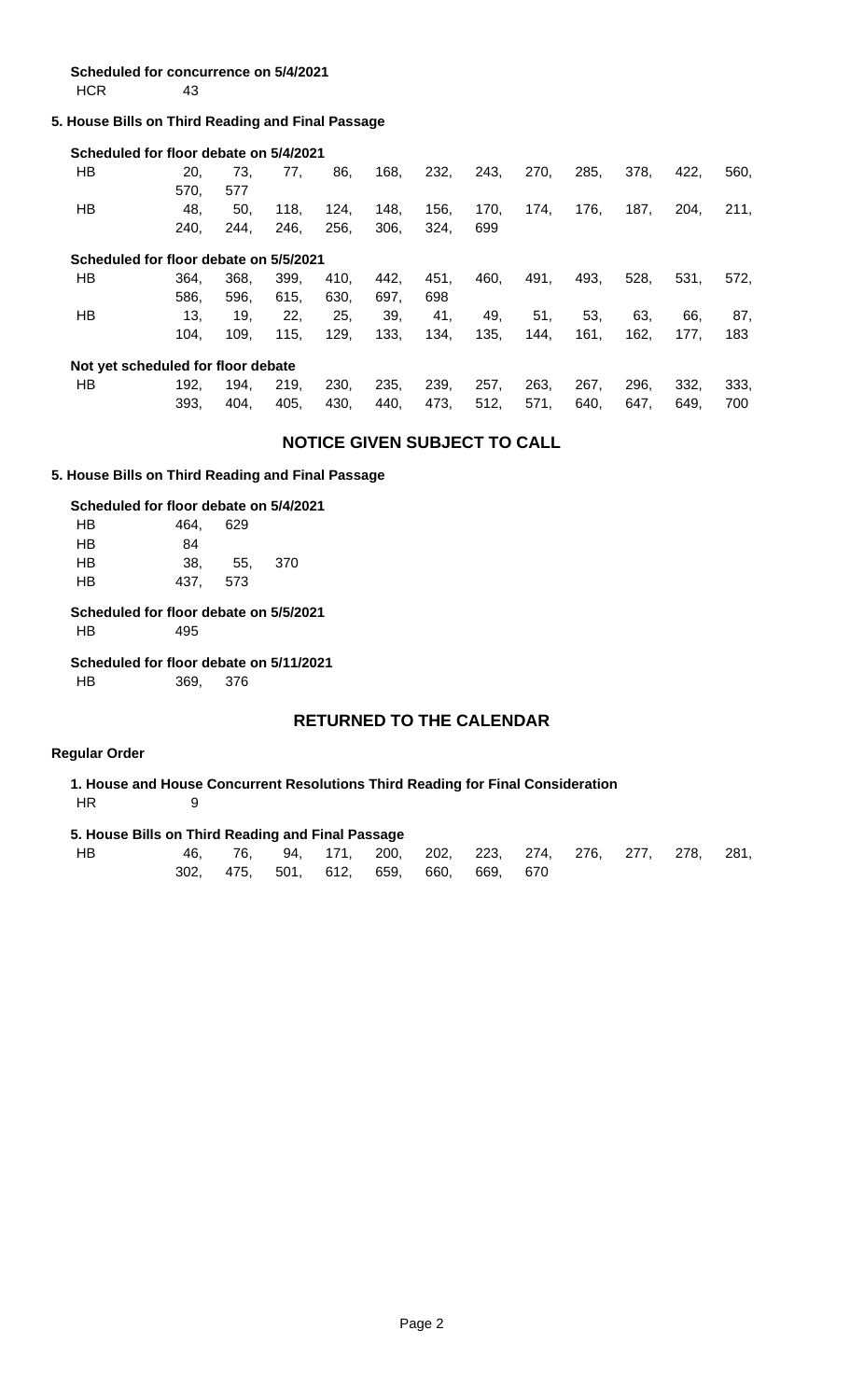## **DEBATE CALENDAR - TUESDAY, MAY 4, 2021**

### **HRs AND HCRs FINAL CONSIDERATION -** [5 items]

| 1. HCR18 | <b>EMERSON</b> | <b>EARLY CHILDHOOD</b> Requests that the State<br>Board of Elementary and Secondary Education<br>study and report on processes used to collect,<br>investigate, track, monitor, and disclose<br>complaints and deficiencies relative to child care<br>providers |
|----------|----------------|-----------------------------------------------------------------------------------------------------------------------------------------------------------------------------------------------------------------------------------------------------------------|
| 2. HCR34 | <b>BUTLER</b>  | <b>MEDICAID</b> Requests a study regarding potential<br>means of financing dental care for adult residents<br>of intermediate care facilities                                                                                                                   |
| 3. HR6   | <b>ECHOLS</b>  | <b>SNAP/FOOD STAMPS</b> Requests that the Dept.<br>of Children and Family Services develop data-<br>sharing agreements with the appropriate<br>authorities to identify lottery and other gaming<br>winners who receive SNAP benefits                            |
| 4. HR7   | <b>ECHOLS</b>  | <b>FRAUD</b> Requests that the Dept. of Children and<br>Family Services study out-of-state expenditures of<br>Louisiana-issued Supplemental Nutrition<br>Assistance Program benefits in order to identify<br>fraud                                              |
| 5. HR8   | <b>ECHOLS</b>  | FRAUD Requests an investigation of out-of-state<br>retailers at which the greatest amounts of<br>Louisiana-issued SNAP benefits are expended for<br>purposes of fraud detection and prevention                                                                  |

### **HOUSE CONCURRENT RESOLUTIONS TO BE CONCURRED IN -** [1 items]

| 1. HCR43 | <b>MCFARLAND</b> | <b>FORESTRY</b> Designates April 28, 2021, as the |
|----------|------------------|---------------------------------------------------|
|          |                  | first annual Louisiana Loggers Day at the Capitol |

# **HOUSE BILLS ON FINAL PASSAGE -** [33 items]

| 1 HR20  | <b>MIGUEZ</b> | <b>ELECTIONS</b> Prohibits the use of private funds to<br>pay election-related expenses                                                  |
|---------|---------------|------------------------------------------------------------------------------------------------------------------------------------------|
| 2. HB73 | <b>CREWS</b>  | <b>MEDICAID</b> Authorizes the La. Department of<br>Health to contract for the administration of the<br>Medicaid estate recovery program |
| 3. HR77 | <b>MARINO</b> | <b>PROBATION</b> Provides relative to the suspension<br>or deferral of sentence and probation in felony<br>cases                         |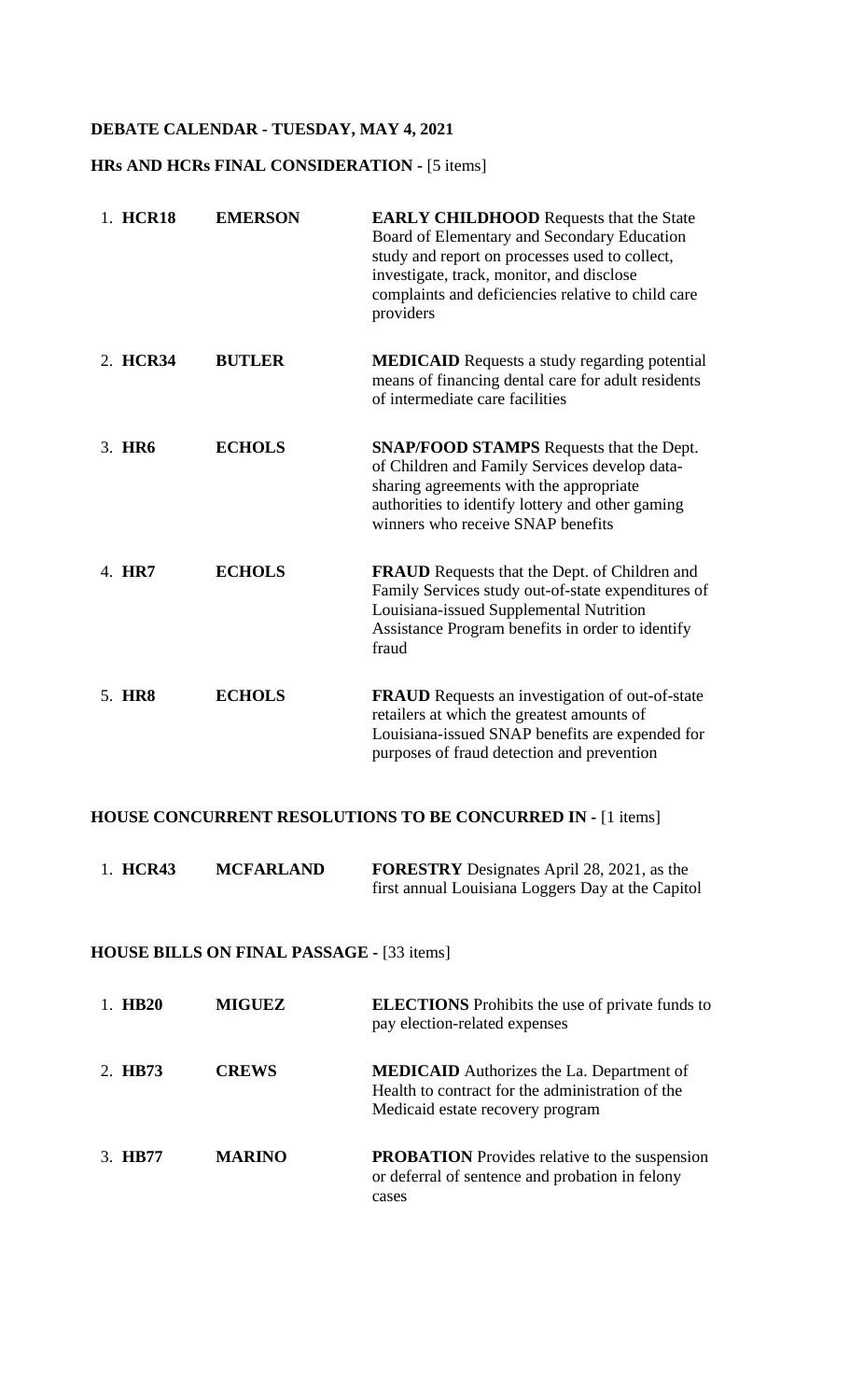| 4. HB86   | <b>BEAULLIEU</b>    | <b>POLITICAL PARTIES</b> Provides relative to the<br>composition of a parish executive committee of a<br>recognized political party in Lafayette Parish                                               |
|-----------|---------------------|-------------------------------------------------------------------------------------------------------------------------------------------------------------------------------------------------------|
| 5. HB168  | <b>MIKE JOHNSON</b> | <b>ELECTIONS/CANDIDATES</b> Provides relative<br>to a district attorney's responsibility in an action<br>objecting to the candidacy of a person who<br>qualified as a candidate in a primary election |
| 6. HB232  | <b>MARINO</b>       | <b>CRIMINAL/SENTENCING</b> Provides relative to<br>discharge and dismissals of prosecutions for<br>misdemeanor convictions                                                                            |
| 7. HB243  | <b>NEWELL</b>       | <b>CONTROLLED SUBSTANCES</b> Provides for<br>the decriminalization of marijuana possession and<br>distribution                                                                                        |
| 8. HB270  | <b>MAGEE</b>        | <b>HEALTH SERVICES</b> Provides for definitions<br>and exemptions relative to telemedicine and<br>telehealth                                                                                          |
| 9. HB285  | <b>JAMES</b>        | <b>VOTERS/VOTING</b> Provides relative to the<br>amount a time a person may remain in a voting<br>machine                                                                                             |
| 10. HB378 | <b>JENKINS</b>      | <b>VOTERS/VOTING</b> Provides relative to<br>registration and voting by a person with a felony<br>conviction                                                                                          |
| 11. HB422 | <b>EMERSON</b>      | <b>PUBLIC SFTY/CORRECTIONS Provides</b><br>relative to the membership of the Reentry<br><b>Advisory Council</b>                                                                                       |
| 12. HB560 | <b>EMERSON</b>      | <b>CRIMINAL/PROCEDURE</b> Provides relative to<br>the issuance of summons by an officer in lieu of<br>arrest                                                                                          |
| 13. HB570 | <b>LYONS</b>        | <b>MEDICAID</b> Provides for payment enhancements<br>to compensate nonemergency medical<br>transportation providers for cost increases in that<br>industry                                            |
| 14. HB577 | <b>MCKNIGHT</b>     | <b>INSURANCE/FLOOD</b> Provides relative to<br>residential flood coverage                                                                                                                             |
| 15. HB48  | <b>MIGUEZ</b>       | <b>WEAPONS/HANDGUNS</b> Provides relative to<br>the requirements for concealed handgun permit<br>safety and training course applicants and<br>instructors                                             |
| 16. HB50  | <b>STEFANSKI</b>    | <b>TAX/SALES &amp; USE</b> Provides a state and local<br>sales and use tax exclusion for certain re-leases or<br>re-rentals of items of tangible personal property                                    |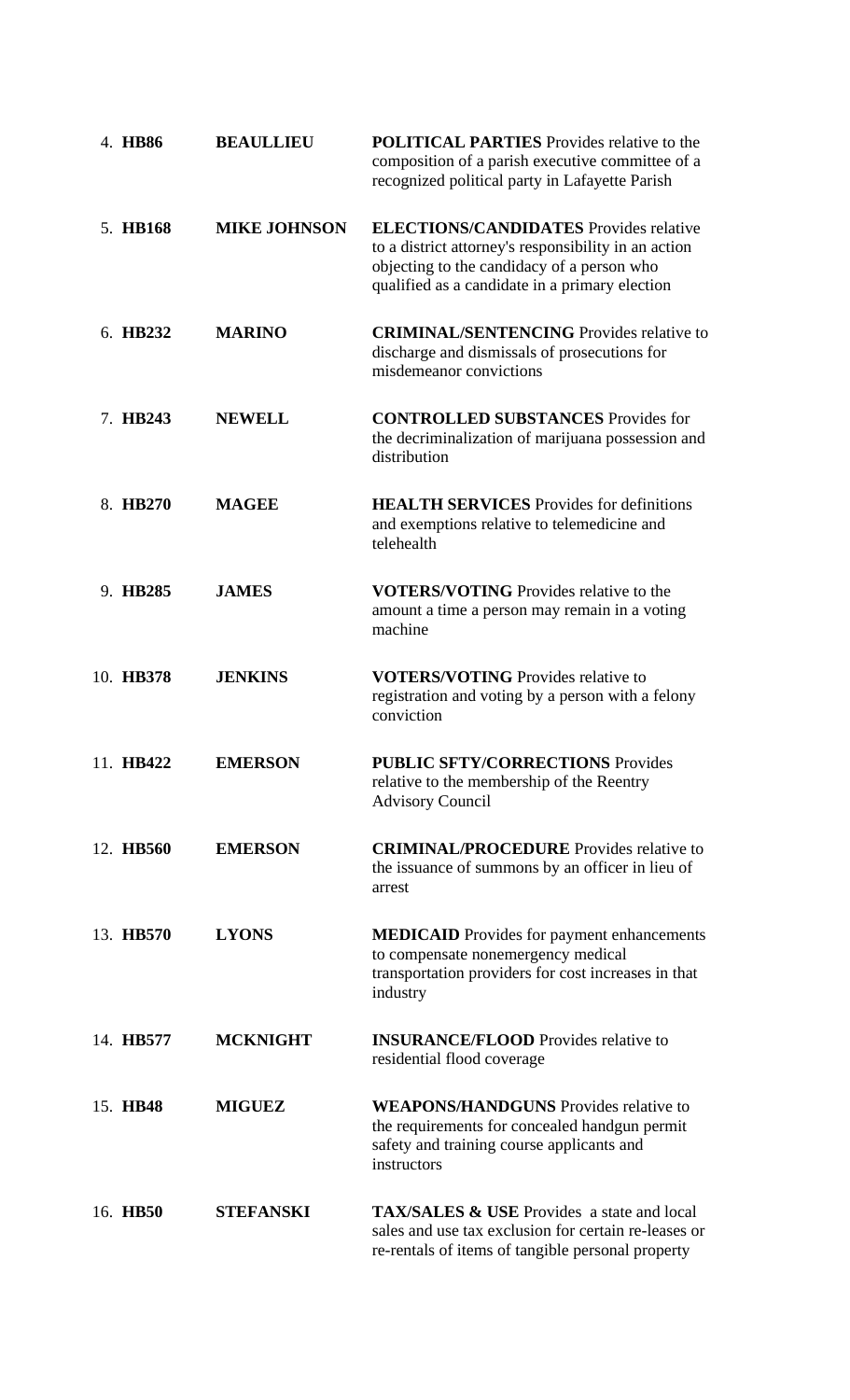| 17. HB118 | <b>FRIEMAN</b>  | <b>WEAPONS/FIREARMS</b> Provides relative to<br>enforcement of federal firearm laws                                                                                                                                      |
|-----------|-----------------|--------------------------------------------------------------------------------------------------------------------------------------------------------------------------------------------------------------------------|
| 18. HB124 | <b>HOLLIS</b>   | <b>WEAPONS</b> Provides an exception to certain<br>offenses of illegal carrying of weapons for persons<br>with a concealed handgun permit                                                                                |
| 19. HB148 | <b>ECHOLS</b>   | TAX/SALES-USE, STATE Exempts certain<br>educational institutions from state sales and use<br>tax on the lease or rental of tangible personal<br>property                                                                 |
| 20. HB156 | <b>FREIBERG</b> | <b>SCHOOLS/EMPLOYEES</b> Provides for<br>changing the job title of school guidance counselor<br>to school counselor                                                                                                      |
| 21. HB170 | <b>MARINO</b>   | <b>SCHOOLS/DISTRICTS</b> Provides relative to<br>reporting of students identified as having dyslexia                                                                                                                     |
| 22. HB174 | <b>HUVAL</b>    | <b>PUBLIC CONTRACT/BIDS</b> Provides relative to<br>the Louisiana Municipal Natural Gas Purchasing<br>and Distribution Authority                                                                                         |
| 23. HB176 | <b>THOMPSON</b> | <b>ETHICS/FINANCIAL DISCLOS Provides</b><br>relative to the assessment of late fees and penalties<br>relative to certain reports and financial disclosure<br>statements required to be filed with the Board of<br>Ethics |
| 24. HB187 | <b>BAGLEY</b>   | <b>HEALTH/HOME CARE</b> Amends laws relative<br>to home health care                                                                                                                                                      |
| 25. HB204 | <b>TURNER</b>   | <b>EXCEPTIONAL PERSONS</b> Provides relative to<br>the delivery of Medicaid-funded services for<br>persons with disabilities                                                                                             |
| 26. HB211 | <b>WRIGHT</b>   | <b>SCHOOLS/CHOICE</b> Provides relative to public<br>school choice                                                                                                                                                       |
| 27. HB240 | <b>JENKINS</b>  | <b>WEAPONS/HANDGUNS</b> Provides relative to<br>the issuance of certain identification to qualified<br>retired law enforcement officers                                                                                  |
| 28. HB244 | <b>TURNER</b>   | <b>INSURANCE/HEALTH</b> Provides for the<br>regulation of pharmacy services administrative<br>organizations                                                                                                              |
| 29. HB246 | <b>COUSSAN</b>  | <b>SALT DOMES</b> Provides relative to the storage of<br>hydrogen in underground reservoirs and salt<br>domes                                                                                                            |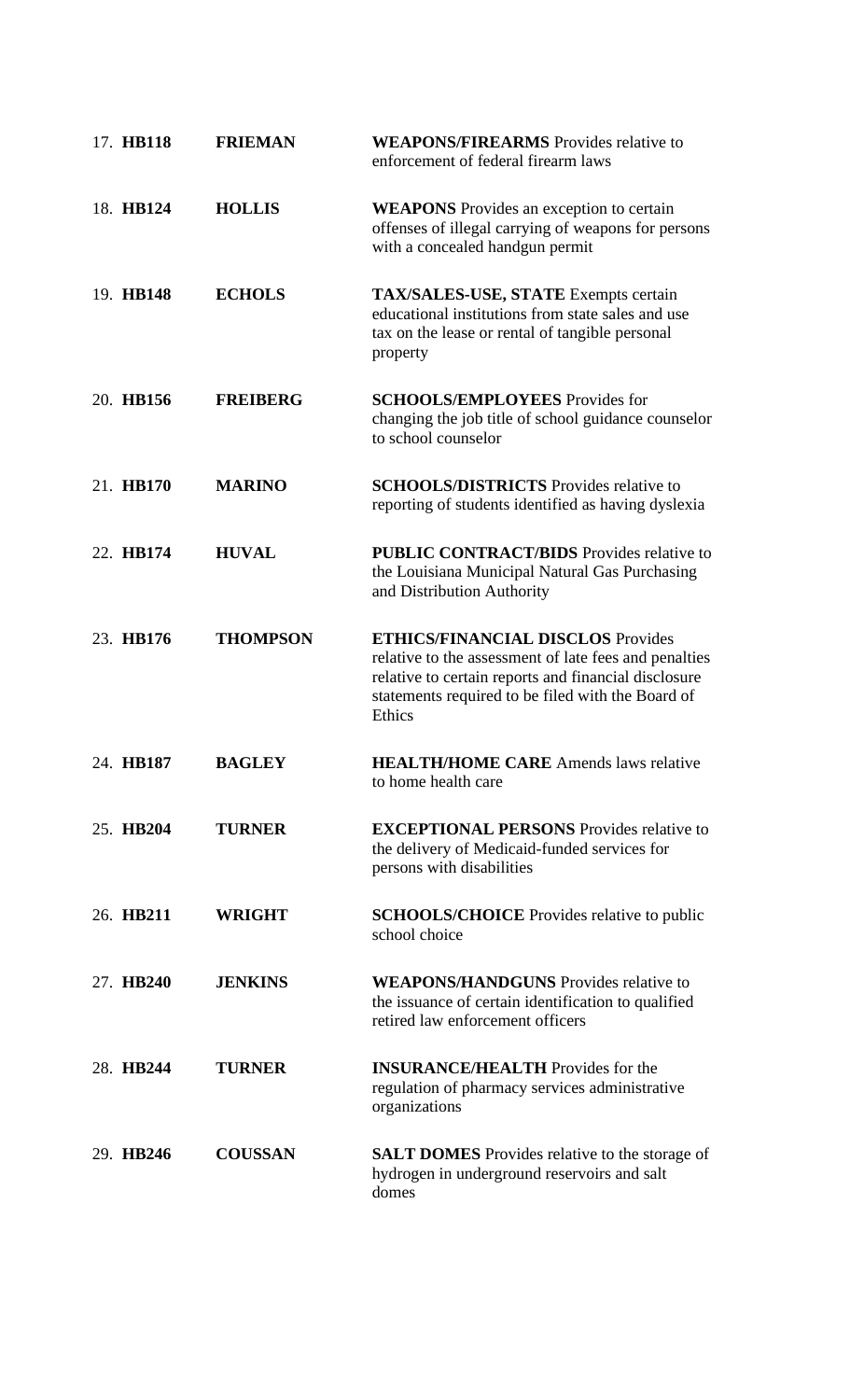| 30. HB256 |                   | <b>PHILLIP TARVER SCHOOLS/EMPLOYEES</b> Provides relative to<br>payroll deductions for teachers and other school<br>employees for organization dues                        |
|-----------|-------------------|----------------------------------------------------------------------------------------------------------------------------------------------------------------------------|
| 31. HB306 | <b>MUSCARELLO</b> | <b>ETHICS/NEPOTISM</b> Provides an exception to<br>allow an immediate family member of a local<br>school board member to be employed as a certified<br>school bus operator |
| 32. HB324 | <b>HILFERTY</b>   | <b>STUDENT/DISCIPLINE</b> Prohibits corporal<br>punishment in public elementary and secondary<br>schools                                                                   |
| 33. HB699 | <b>NELSON</b>     | <b>CONTROLLED SUBSTANCES</b> Provides for<br>the decriminalization and regulation of marijuana<br>for recreational purposes                                                |

# **HOUSE BILLS ON FINAL PASSAGE - NOTICE GIVEN -** [8 items]

| 1. HB464 | <b>IVEY</b>      | <b>TAX/AD VALOREM-EXEMPTION Provides</b><br>for ad valorem tax exemptions for certain capital<br>investment projects                                             |
|----------|------------------|------------------------------------------------------------------------------------------------------------------------------------------------------------------|
| 2. HB629 | <b>IVEY</b>      | <b>TAX</b> Provides relative to individual income tax,<br>corporation income tax, corporation franchise tax,<br>and ad valorem tax                               |
| 3. HB84  | <b>MARCELLE</b>  | <b>JURY DUTY</b> Provides relative to qualification of<br>jurors                                                                                                 |
| 4. HB38  | <b>EDMONDS</b>   | <b>FISCAL CONTROLS</b> Provides for school board<br>information to be accessible on the Louisiana<br>Fiscal Transparency Website known as Louisiana<br>Checkbook |
| 5. HB55  | <b>FREEMAN</b>   | <b>DOMESTIC ABUSE</b> Provides relative to<br>protective orders                                                                                                  |
| 6. HB370 | <b>IVEY</b>      | <b>TAX/AD VALOREM-EXEMPTION</b><br>(Constitutional Amendment) Establishes certain<br>property tax exemptions for capital investment<br>projects                  |
| 7. HB437 | <b>GADBERRY</b>  | <b>BUILDING CODES</b> Provides relative to<br>enforcement of the state uniform construction code                                                                 |
| 8. HB573 | <b>STEFANSKI</b> | TAX COMMISSION, STATE Provides for the<br>administration, review, and adjudication of ad<br>valorem tax assessments                                              |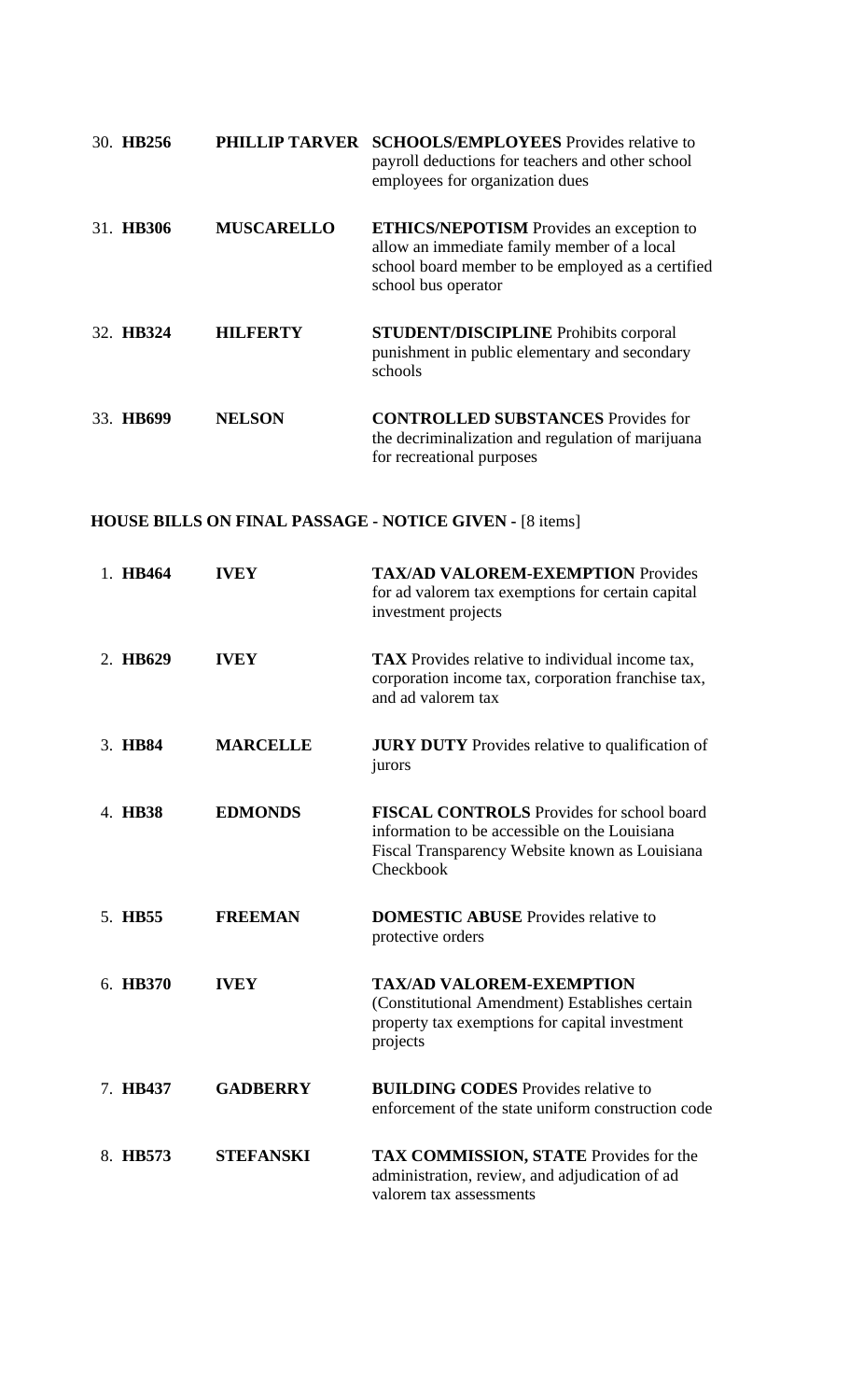# **DEBATE CALENDAR - WEDNESDAY, MAY 5, 2021**

### **HRs AND HCRs FINAL CONSIDERATION -** [4 items]

| 1. HR20  | <b>EDMONSTON</b> | <b>SCHOOLS</b> Directs elementary and secondary<br>schools and higher education institutions that<br>require a COVID-19 vaccination to inform<br>students or parents of their right to choose not to<br>receive the vaccination |
|----------|------------------|---------------------------------------------------------------------------------------------------------------------------------------------------------------------------------------------------------------------------------|
| 2. HCR16 | <b>HUGHES</b>    | <b>HEALTH/LDH</b> Requests a study by the La.<br>Department of Health concerning the impact of<br>COVID-19 on the public sector workforce of this<br>state                                                                      |
| 3. HCR20 | <b>HUGHES</b>    | <b>HIGHER EDUCATION</b> Requests that the<br>governor appoint additional women to public<br>postsecondary education boards so that women<br>will comprise at least fifty percent of each board's<br>membership by July 1, 2023  |
| 4. HCR22 | <b>FREIBERG</b>  | <b>BESE</b> Requests the State Board of Elementary<br>and Secondary Education to require public school<br>governing authorities to post certain fiscal<br>information online                                                    |

## **HOUSE BILLS ON FINAL PASSAGE -** [42 items]

| 1. HB364 | <b>MALINDA WHITE</b> | <b>SCHOOLS/BUS OPERATORS</b> Provides<br>relative to the compensation of school bus<br>operators                                                                                                             |
|----------|----------------------|--------------------------------------------------------------------------------------------------------------------------------------------------------------------------------------------------------------|
| 2. HB368 | <b>MINCEY</b>        | <b>CURRICULA</b> Provides relative to required<br>instruction in elementary and secondary schools<br>on the health risks of vapor products                                                                   |
| 3. HB399 | <b>CARRIER</b>       | <b>PUBLIC LANDS/STATE Allows state and</b><br>private landowners to enter into boundary<br>agreements concerning disputed property                                                                           |
| 4. HB410 | <b>LANCE HARRIS</b>  | <b>STUDENT/TUITION</b> Authorizes the Louisiana<br>State University Board of Supervisors to impose<br>course fees associated with the aviation program at<br>Louisiana State University at Alexandria        |
| 5. HB442 | <b>BAGLEY</b>        | <b>PHYSICIAN ASSISTANTS</b> Provides relative to<br>the licensed profession of physician assistant                                                                                                           |
| 6. HB451 | <b>DAVIS</b>         | <b>INSURANCE/RATES</b> Provides for discounts and<br>insurance rate reductions for residential and<br>commercial buildings built to, or retrofitted to,<br>reduce the threat of loss due to windstorm events |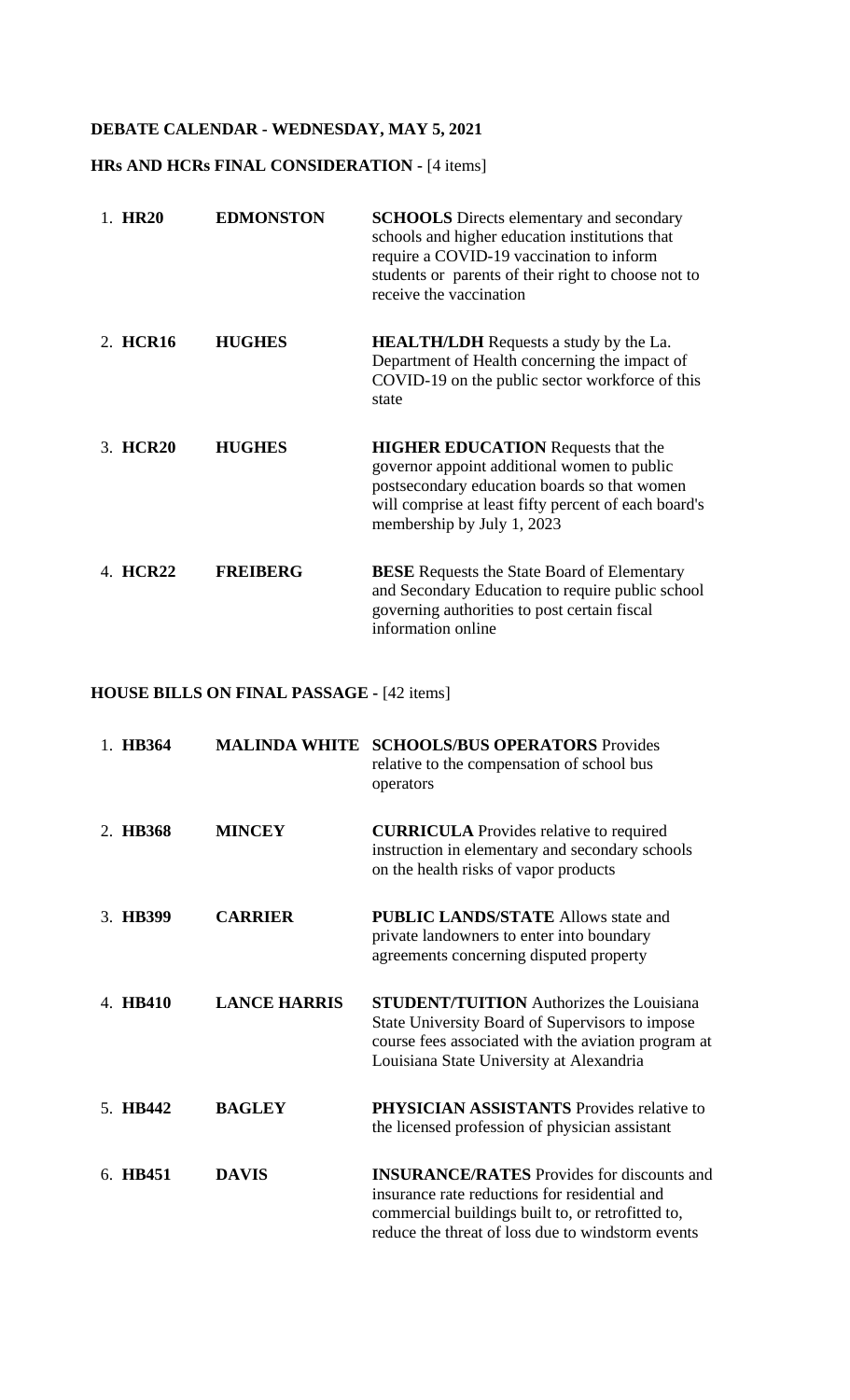| 7. HB460  | <b>HOLLIS</b>        | <b>HEALTH/LDH</b> Establishes the Rare Disease<br>Advisory Council within the Louisiana<br>Department of Health                                                                                                                                           |
|-----------|----------------------|-----------------------------------------------------------------------------------------------------------------------------------------------------------------------------------------------------------------------------------------------------------|
| 8. HB491  | <b>GADBERRY</b>      | <b>ETHICS/CODE</b> Provides an exception to allow<br>certain public servants and related persons and<br>legal entities to enter into certain transactions with<br>the public servant's agency regarding specified<br>property under certain circumstances |
| 9. HB493  | <b>PRESSLY</b>       | <b>CRIMINAL/SENTENCING Reduces diminution</b><br>of sentence for good behavior for certain weapons<br>violations                                                                                                                                          |
| 10. HB528 | <b>GAROFALO</b>      | <b>SCHOOLS</b> Authorizes a pilot program<br>implementing a balanced calendar at certain<br>schools                                                                                                                                                       |
| 11. HB531 | <b>PRESSLY</b>       | <b>BOARDS/COMMISSIONS</b> Provides relative to<br>the Louisiana Board of Massage Therapy                                                                                                                                                                  |
| 12. HB572 | <b>MALINDA WHITE</b> | <b>CONSERVATION</b> Provides relative to the<br>Carbon Dioxide Geologic Storage Trust Fund                                                                                                                                                                |
| 13. HB586 | <b>MAGEE</b>         | <b>GOVERNMENT ORGANIZATION Creates the</b><br>Office of the State Public Defender and Justice<br>Investment and provides for the relocation of<br>certain court-related service providers and related<br>funding                                          |
| 14. HB596 | <b>FONTENOT</b>      | <b>WEAPONS/HANDGUNS</b> Provides relative to<br>the concealed carrying of firearms                                                                                                                                                                        |
| 15. HB615 | <b>FREIBERG</b>      | <b>TAX/GASOLINE TAX</b> Adjusts the amount of<br>excise tax levied on gasoline, diesel, and special<br>fuels and levies new taxes on gasoline, diesel,<br>special fuels, and electric and hybrid vehicles                                                 |
| 16. HB630 | <b>HORTON</b>        | <b>DISTRICTS/WATER CONSERVN Provides</b><br>relative to the Cypress-Black Bayou Recreation<br>and Water Conservation District                                                                                                                             |
| 17. HB697 | <b>STEFANSKI</b>     | <b>GAMING</b> Provides for sports wagering                                                                                                                                                                                                                |
| 18. HB698 | <b>BACALA</b>        | <b>STATE AGENCIES</b> Provides for state agency<br>partnerships to improve Medicaid administration<br>and program integrity                                                                                                                               |
| 19. HB13  | <b>VILLIO</b>        | <b>RETIREMENT/REGISTR VOTER Provides</b><br>relative to the board of trustees of the Registrars of<br><b>Voters Employees' Retirement Systems</b>                                                                                                         |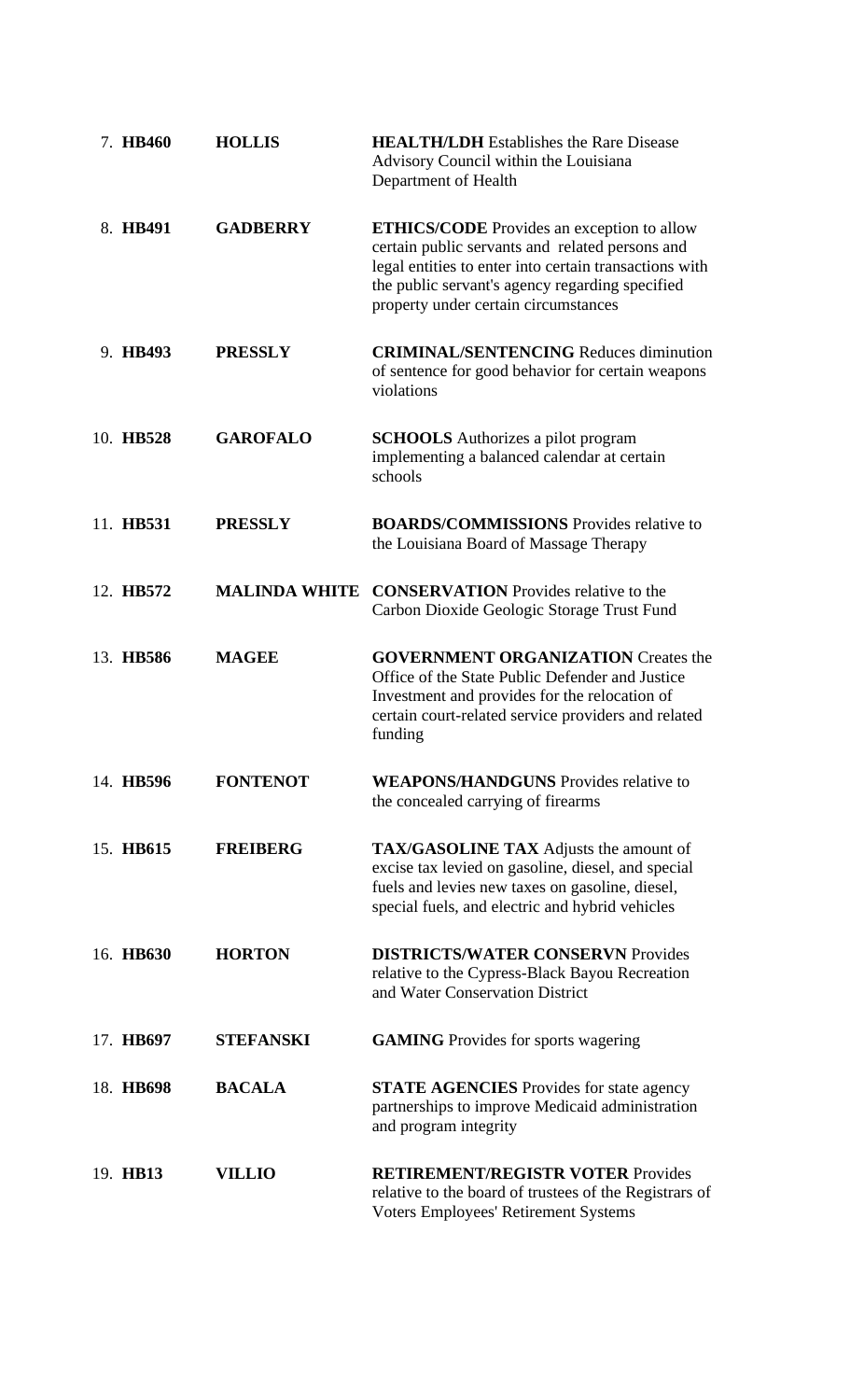| 20. HB19  | <b>MACK</b>       | <b>RETIREMENT/STATE EMPS</b> Provides relative<br>to the selection of certain optional survivor<br>benefits for members of the Louisiana State<br><b>Employees' Retirement System</b> |
|-----------|-------------------|---------------------------------------------------------------------------------------------------------------------------------------------------------------------------------------|
| 21. HB22  | <b>LACOMBE</b>    | <b>RETIREMENT/TEACHERS</b> Provides relative<br>to Louisiana School Boards Association<br>employees' membership in retirement systems                                                 |
| 22. HB25  | <b>VILLIO</b>     | <b>RETIREMENT/DISTRICT ATTY Provides</b><br>relative to compensation considered in the<br>calculation of contributions and benefits for the<br>District Attorneys' Retirement System  |
| 23. HB39  | <b>MAGEE</b>      | <b>CIVIL/PROCEDURE</b> Provides relative to the<br>recusal of judges                                                                                                                  |
| 24. HB41  | <b>MACK</b>       | <b>DISTRICTS/WATERWORKS</b> Provides relative<br>to the membership of the governing board of the<br>Livingston Parish Ward Two Water District                                         |
| 25. HB49  | <b>RISER</b>      | <b>WEIGHTS/MEASURES</b> Increases certain<br>weights and measures registration and license fees<br>under the jurisdiction of the Department of<br><b>Agriculture and Forestry</b>     |
| 26. HB51  | <b>LACOMBE</b>    | <b>JUDGES/JUSTICE OF PEACE Changes the</b><br>territorial jurisdiction of justices of the peace and<br>constables in Pointe Coupee Parish                                             |
| 27. HB53  | <b>MINCEY</b>     | <b>TOURISM/COMMISSION</b> Provides relative to<br>the board of directors of the Livingston Parish<br><b>Convention and Visitors' Bureau</b>                                           |
| 28. HB63  | <b>BUTLER</b>     | <b>DISTRICTS/FIRE PROTECT Authorizes an</b><br>increase in per diem for the governing board<br>members of the Ward Five Fire Protection District<br>of Evangeline Parish              |
| 29. HB66  | <b>KERNER</b>     | <b>POLICE/MUNICIPAL Provides relative to</b><br>municipal police dogs                                                                                                                 |
| 30. HB87  | <b>ECHOLS</b>     | <b>MUNICIPAL/ORDINANCES</b> Provides relative<br>to administrative adjudication of certain ordinance<br>violations in the city of Monroe                                              |
| 31. HB104 | <b>WHEAT</b>      | <b>AGRICULTURE</b> Provides relative to the<br>composition of the Louisiana Board of Animal<br>Health and its regulatory authority over the<br>disposal of livestock animal carcasses |
| 32. HB109 | <b>MUSCARELLO</b> | <b>PARISHES</b> Provides for administrative<br>adjudication procedures in Tangipahoa Parish                                                                                           |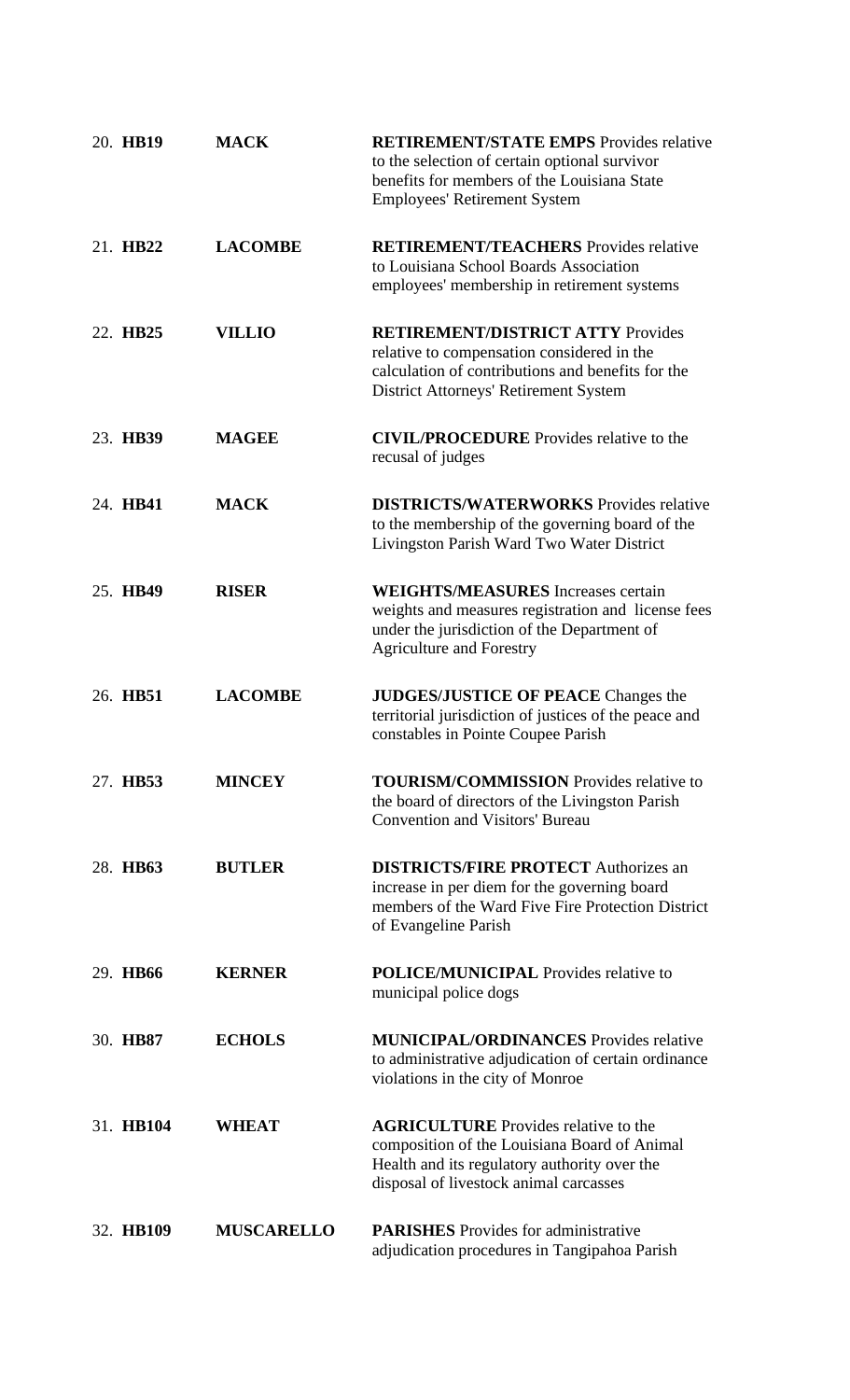| 33. HB115 | <b>DAVIS</b>     | <b>DISTRICTS/CRIME PREVENT Creates the</b><br>Old Goodwood Crime Prevention and<br>Neighborhood Improvement District in East Baton<br>Rouge Parish                             |
|-----------|------------------|--------------------------------------------------------------------------------------------------------------------------------------------------------------------------------|
| 34. HB129 | <b>BACALA</b>    | <b>LAW ENFORCE/OFFICERS</b> Provides relative<br>to peace officers                                                                                                             |
| 35. HB133 | <b>ADAMS</b>     | <b>CIVIL SERVICE/FIRE &amp; POL Provides</b><br>relative to the qualifications of one member of the<br>municipal fire and police civil service board in the<br>city of Zachary |
| 36. HB134 | <b>CARRIER</b>   | <b>BOARDS/COMMISSIONS</b> Provides for the<br>composition and authority of the Allen Parish<br><b>Capital Improvements Board</b>                                               |
| 37. HB135 | <b>CARRIER</b>   | <b>CIVIL SERVICE/FIRE &amp; POL Provides</b><br>relative to the position of deputy chief of police in<br>the city of Oakdale                                                   |
| 38. HB144 | <b>STEFANSKI</b> | <b>TOURISM/COMMISSION</b> Provides relative to<br>the membership of the governing board of the<br><b>Acadia Parish Convention and Visitors</b><br>Commission                   |
| 39. HB161 | <b>DESHOTEL</b>  | <b>HOUSING/AUTHORITIES</b> Provides relative to<br>the civil service status of employees of the Bunkie<br><b>Housing Authority</b>                                             |
| 40. HB162 | <b>DESHOTEL</b>  | <b>HOUSING/AUTHORITIES</b> Provides relative to<br>the civil service status of employees of the<br><b>Simmesport Housing Authority</b>                                         |
| 41. HB177 | <b>WHEAT</b>     | <b>ANIMALS</b> Provides relative to sterilization of<br>animals sold or released for adoption from shelters                                                                    |
| 42. HB183 | <b>BROWN</b>     | <b>UNEMPLOYMENT COMP</b> Provides relative to<br>state income tax withholdings on federal disaster<br>unemployment compensation benefits                                       |

# **HOUSE BILLS ON FINAL PASSAGE - NOTICE GIVEN -** [1 items]

| 1. HB495 | <b>IVEY</b> | <b>NURSES</b> Allows full practice authority for |
|----------|-------------|--------------------------------------------------|
|          |             | advanced practice registered nurses              |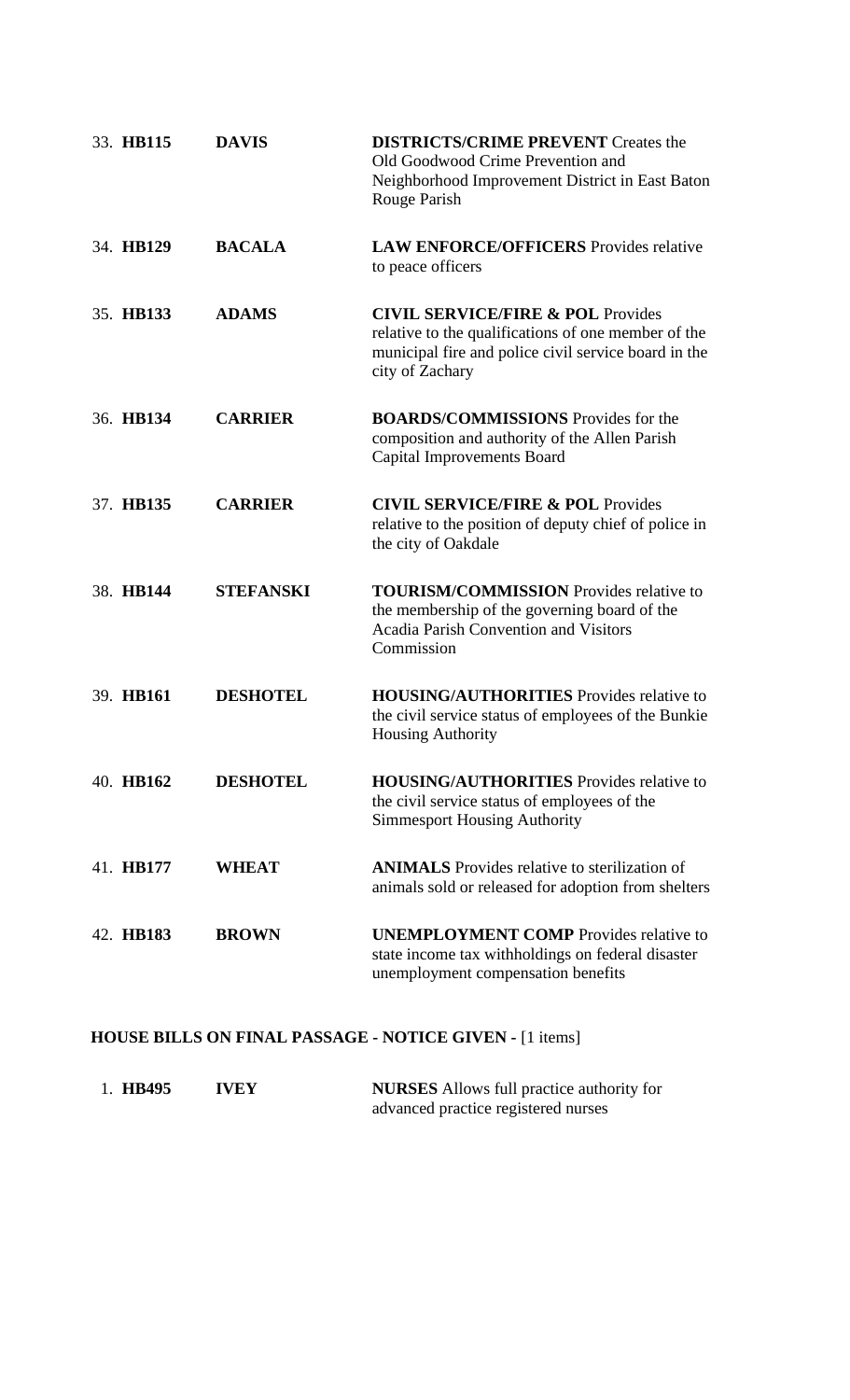# **DEBATE CALENDAR - TUESDAY, MAY 11, 2021**

### **HOUSE BILLS ON FINAL PASSAGE - NOTICE GIVEN -** [2 items]

| 1. HB369 | <b>IVEY</b> | <b>TAX/INCOME TAX (Constitutional</b><br>Amendment) Provides for a flat tax on individual<br>income and eliminates the mandatory income tax<br>deduction for federal income taxes paid for<br>purposes of computing income taxes |
|----------|-------------|----------------------------------------------------------------------------------------------------------------------------------------------------------------------------------------------------------------------------------|
| 2. HB376 | <b>IVEY</b> | <b>TAX/INCOME TAX</b> Provides for a flat tax rate<br>for purposes of calculating income tax for<br>individuals, estates, and trusts and modifies<br>income tax credits and deductions                                           |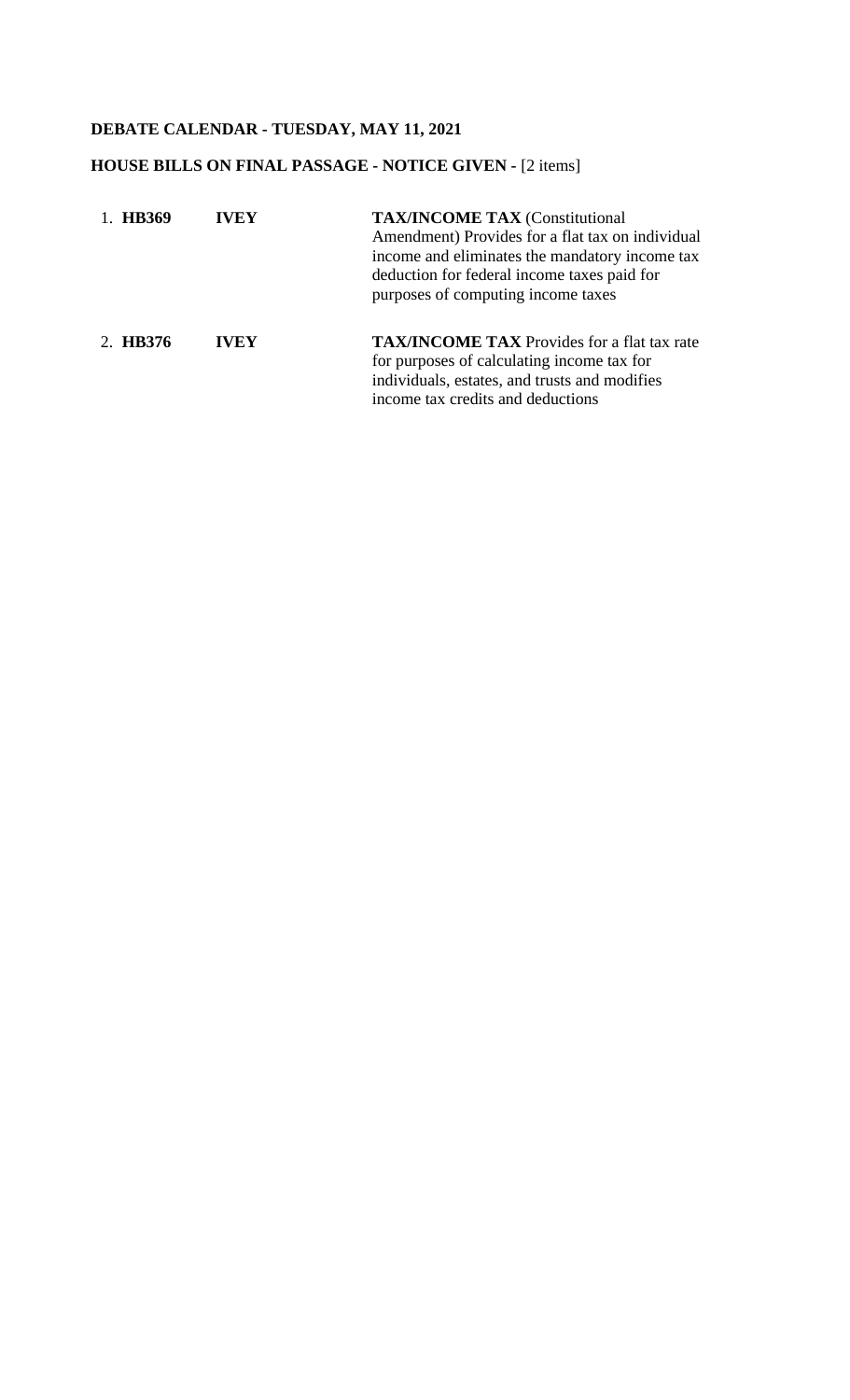### INSTRUMENTS PENDING IN CONFERENCE COMMITTEE

**PAGE: 1 DATE: May 03, TIME: 6:18 PM**

**CONFERENCE COMMITTEE APPOINTED CHAMBER DATE CONFEREES DATE ACTION**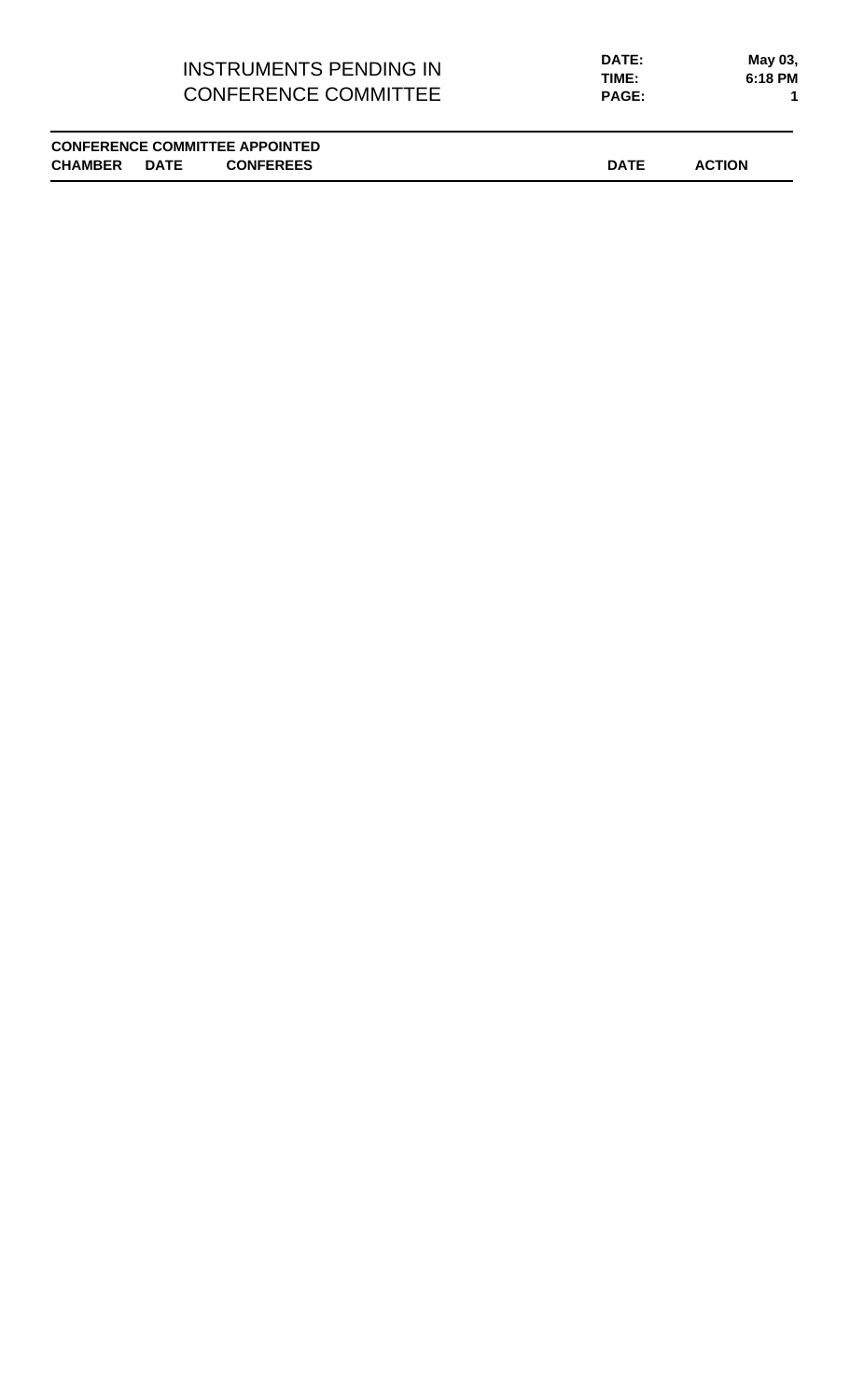# **MORNING HOUR 14**

# **HOUSE AND HOUSE CONCURRENT RESOLUTIONS REPORTED BY COMMITTEE**

| HCR2  | Schexnayder | APP-FAV   |
|-------|-------------|-----------|
| HCR40 | Schexnayder | COM-W/AMD |

# **MORNING HOUR 16**

# **HOUSE BILLS ON SECOND READING REPORTED BY COMMITTEE**

| Zeringue          | APP-W/AMD       |
|-------------------|-----------------|
| Freeman           | W&M-FAV         |
| <b>DeVillier</b>  | <b>THPW-FAV</b> |
| Coussan           | W&M-W/AMD       |
| Willard           | CL&P-WO/AMD     |
| Zeringue          | CL&P-WO/AMD     |
| <b>Beaullieu</b>  | CL&P-W/AMD      |
| <b>Riser</b>      | CL&P-WO/AMD     |
| <b>Bourriaque</b> | CL&P-W/AMD      |
| Turner            | W&M-FAV         |
| Larvadain         | CL&P-W/AMD      |
| Moore             | THPW-W/AMD      |
| <b>Ivey</b>       | CL&P-W/AMD      |
| <b>McFarland</b>  | W&M-FAV         |
| Wright            | COM-W/AMD       |
| Zeringue          | APP-W/AMD       |
| <b>Hughes</b>     | CL&P-W/AMD      |
| Zeringue          | APP-W/AMD       |
| Zeringue          | APP-W/AMD       |
| Harris, Lance     | W&M-W/ AMD      |
|                   |                 |